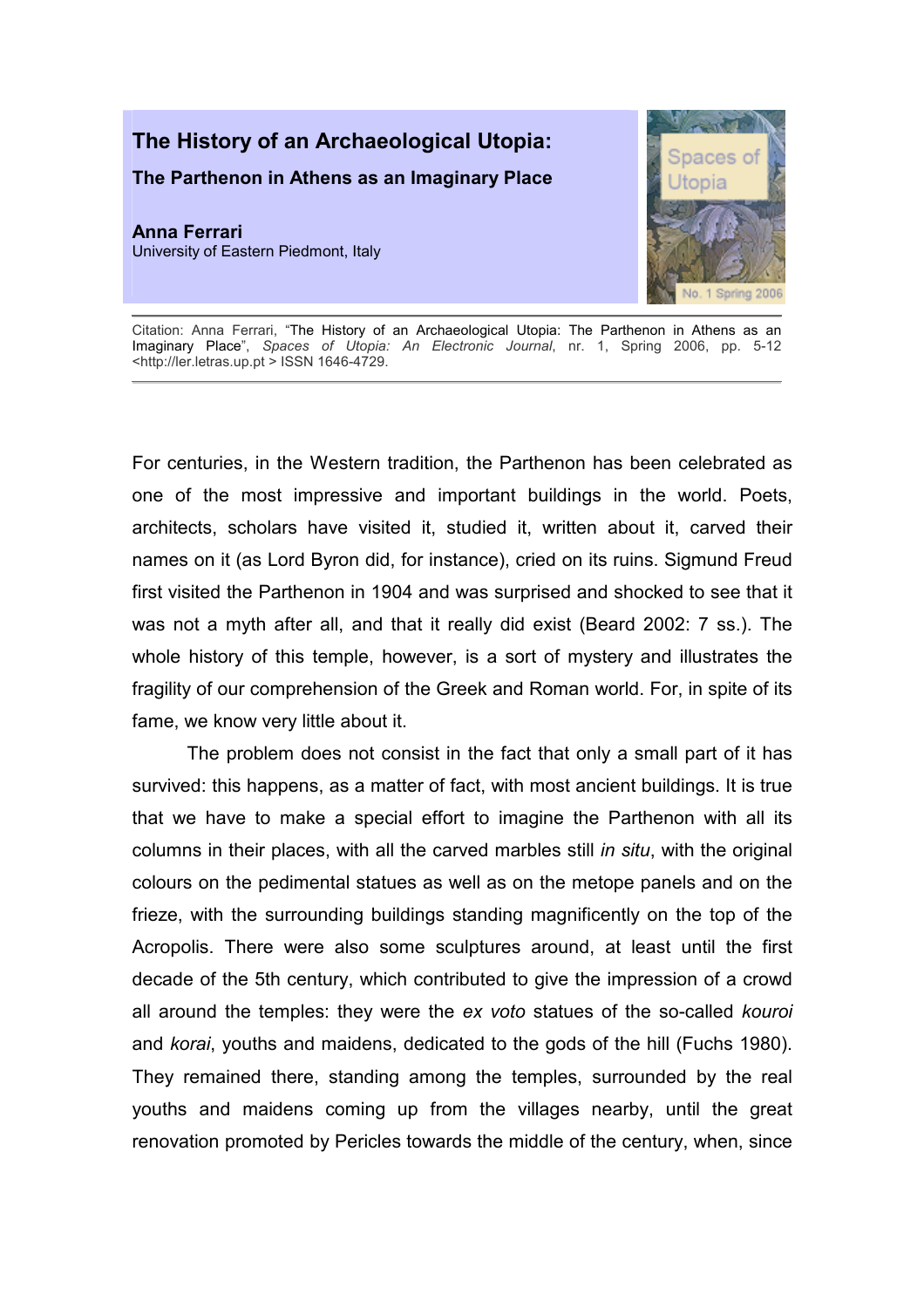they had already been partially destroyed by the Persian invaders, they were thrown down the hill, where they remained undiscovered for centuries.

Our difficulties in understanding the Parthenon are not only due to the fact that it has been partially transformed during its long history. It became a Christian church in the 5th century AD, and was so deeply transformed that its orientation had to be reversed: the entrance (which was originally supposed to be on the short side facing east) was turned westwards, an apse was built to wall up the east doorway, a narthex was added; and some further changes were made in the interior. Sculptures were removed whenever possible (but some of them had already been seriously damaged during a fire in the 3rd century AD); when it was too difficult to take them down, as in the case of the metope panels, they were systematically defaced. These were only the first steps towards further changes that the Parthenon was going to undergo in the following years, as the cathedral of Our Lady of Athens: the apse was enlarged later on, and a tower was erected in the right-hand corner of the entrance porch soon after the arrival of the Crusaders. It was partly constructed using blocks coming from the nearby funerary monument of Philopappus, at about half a kilometre from the Acropolis.

The transformation of the temple of the goddess Athena into the cathedral of Athens was the first, but surely not the last change of destination of the monument. The new Turkish rulers converted the Parthenon into a mosque in the early 1460: the life of the Parthenon as a Christian church had been as long as its life as a pagan temple had been. According to two visitors in 1675, Jacob Spon of Lyon and George Wheler, an English gentleman, the Parthenon had been converted into "the finest Mosque in the world": a minaret was adapted from the bell-tower in the right-hand corner of the porch, the holy relics and the Christian furnishing were removed, and a coat of whitewash covered the Christian decoration on the walls. As a mosque, the Parthenon was chosen for a very important destination in 1687: when Athens was under attack from the forces of a Holy League formed by Venice against the Ottoman Empire, the Turks decided to put their ammunition inside the sacred building, together with their wives and children. Perhaps they were exceedingly confident in the strength of the ancient walls, perhaps they thought that the Christian army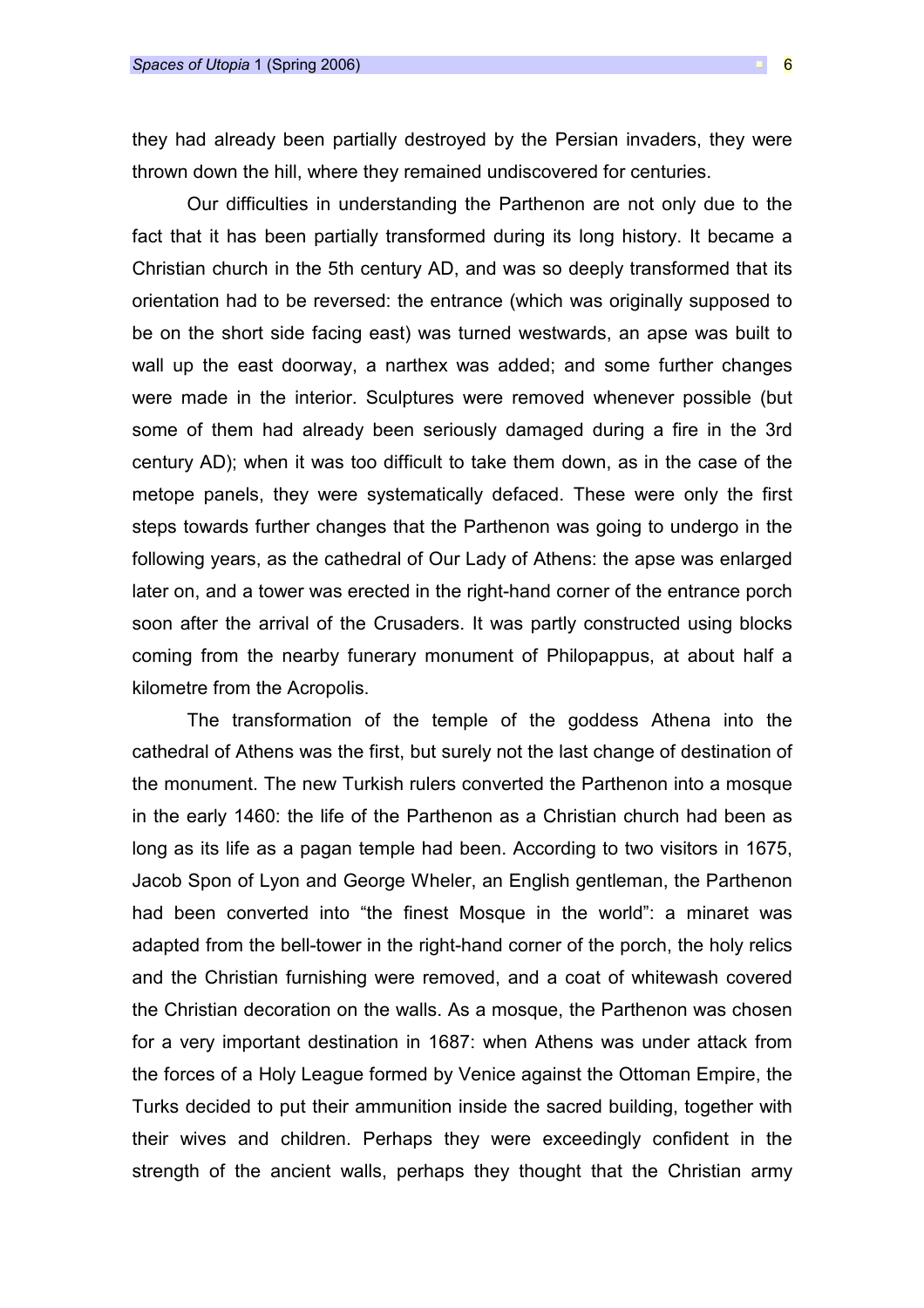would respect the building which had been a celebrated cathedral. Either way, they were badly mistaken. The Venetian army shelled the building and a vast explosion (which killed about 300 people) blew out its centre (Sacconi 1991). The Parthenon was neither a church, nor a mosque nor a temple anymore: only a part of it, including the Western pediment, survived in ruins. Some of those ruins, and specifically those referring to the carved decorations, were to be found later by Lord Elgin's agents, and taken to the safe rooms of the British Museum: this has permitted visitors and scholars to see some magnificent masterpieces of ancient sculpture; but to appreciate the Parthenon as a Greek monument, or to imagine what it looked like in the 5th century BC, has become an impossible task.

The events and the difficulties listed above represent only one side of the problem of understanding the Parthenon. Our doubts regarding it begin much earlier. They start with a surprising lack of information concerning the monument as a whole. It is described so seldom in ancient texts that we do not even know whether it was really meant to be a temple. The word "temple" does not appear clearly in connection with it but once. This happens in the short description given by Pausanias, where it is referred to as "the temple they call the Parthenon". Pausanias' text, however, focuses more on the carved decorations than on the architectural aspects of the building, and the author gives a complete description only of its huge statue of Athena in ivory and gold.

Contemporary archaeologists have added some more doubts to Pausanias' dubitative sentence. In fact, we have no elements at all to assure us that the Parthenon was indeed a temple. Temples were, in ancient Greece, the houses of the gods: they hosted the statue of the god (in this case, the ivory and gold sculpture of Athena), and in front of these temples, usually outside the main door facing east, was an altar where the rites were celebrated. Sacrifices took place outside the temple; temples existed because a place was needed, where the sculptures of the gods could sit and look at the rites being celebrated outside in their honour. Without an altar, a temple could not be used. Without an altar, a temple is simply not a temple at all.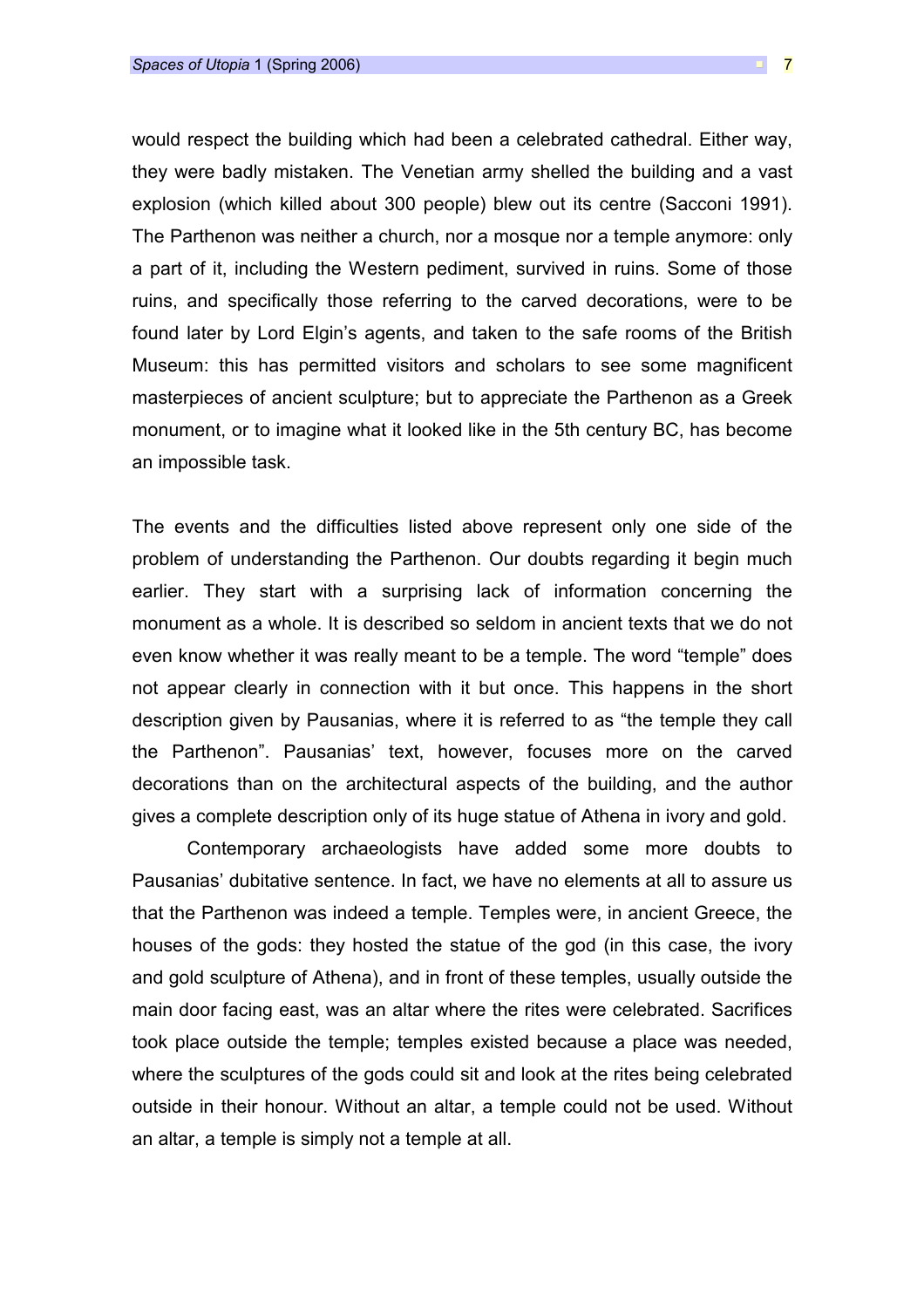In the case of the Parthenon, no trace of an altar has been found so far. The many events that took place in the area cannot be held responsible for this situation: even the most fragile remains of previous temples on the same site have been detected beyond any doubt. Traces of the holes produced by wooden poles, for instance, could be easily recognised. A stone or a marble altar, on the contrary, was never identified, besides never being mentioned in the texts. In some cases, altars (like in Olympia) were not made of marble, stone or wood, but simply resulted from the superimposition of layers and layers of ashes produced during the sacrifices; when the heap of ashes was too high, it was simply levelled to the ground and the process started again on the same spot. Traces of a repeatedly burnt area, however, should have been easily detected on the ground during archaeological investigations; but nothing of the kind has ever been found.

Can we say, then, that the Parthenon is a temple? Is the evidence of the word – clearly mentioned in relation to it only once by a late writer – enough to imagine around it the usual ceremonies that took place in Greek temples? Could it not have been a big thesauros instead, a treasury, one of those buildings often shaped like temples, although usually smaller in size, where the most precious offerings where kept in safe hands? The idea that we are actually dealing with a treasury seems to be confirmed both by the description of Pausanias, who lists many offerings stored under its porch and inside the building, and by the fragments of inventories of the Parthenon's contents, originally drawn up by the Treasurers of Athena, inscribed on stone and put on public display. They list, for instance, 113 silver bowls, three golden bowls, a golden female statue, a silver basin, more than 70 shields, an ivory inlaid table, lyres, silver-gilt masks, thrones and so on. The Parthenon seems to have been a strong-box more than a temple.

Our doubts become even more serious if we consider the name of the building. Parthenon means "of the virgins". This is not the title of the goddess who was worshipped in it (at least not in this form, since her title was Parthenos). Parthenon, "of the virgins", probably has something to do with the ceremonies in honour of Athena, which took place during the Panathenaic Festivals, where a small group of selected virgins offered the goddess a peplum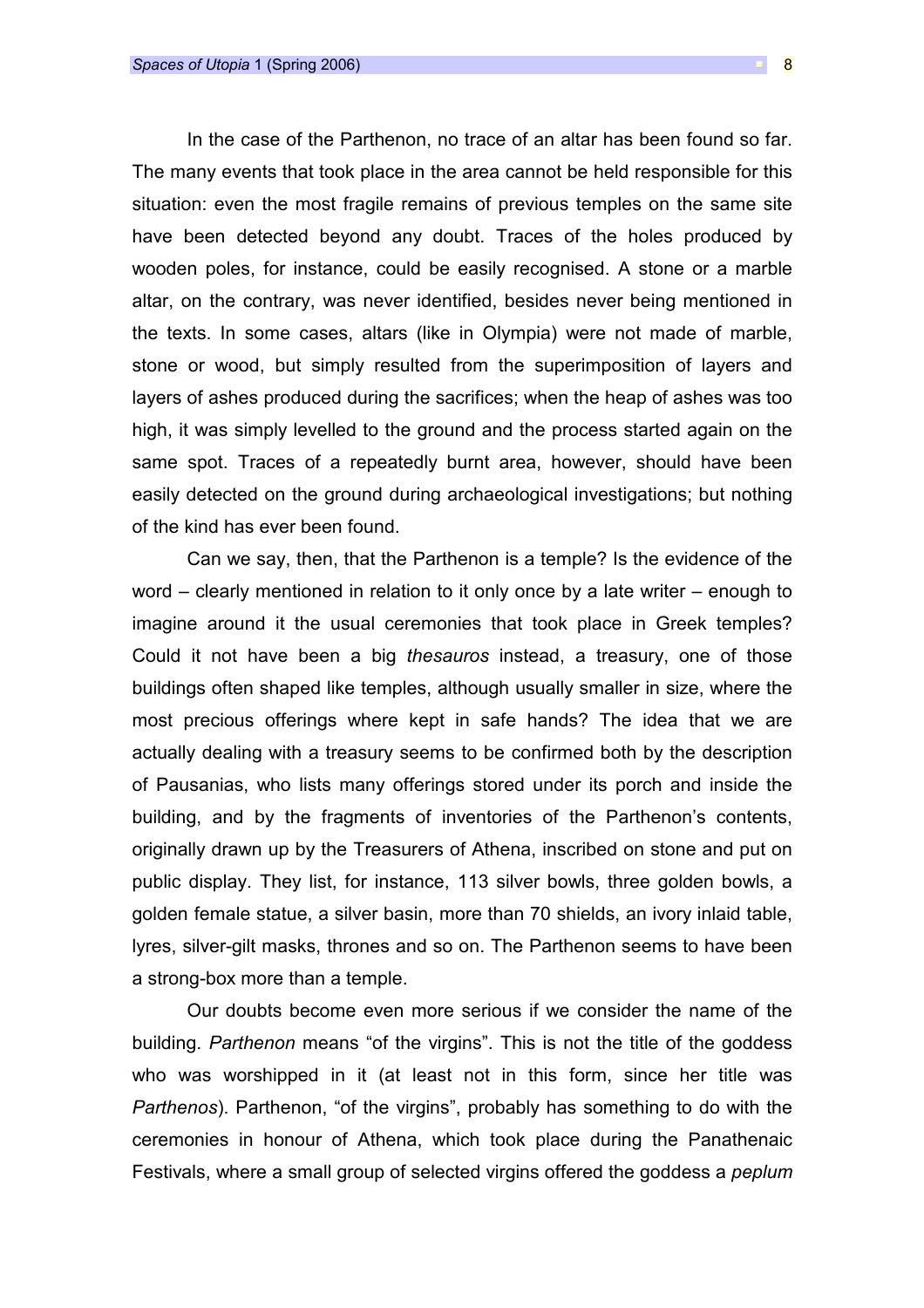they had woven for her. The back end of the cell, with its four ionic columns, probably had something to do with these virgins and their work (Cosmopoulos 2004). The Parthenon could therefore be the place where a selected group of worshippers of the goddess were housed; its function should be completely reconsidered, and it would not be surprising to conclude that it was not a temple after all. In any case, if we assume that it was really a temple, we should reconsider what we expect from these types of buildings in Greek times: temples were not exactly what we thought they were.

If the Western world has considered the Parthenon the main temple of antiquity, one of the greatest masterpieces of Greek architecture, and a supreme achievement of the classical spirit, this is probably due to the Life of Pericles written by Plutarch around the turn of the first and second century AD. The buildings on the Acropolis are presented in his text as the brilliant result of the association between Pericles and an elite circle of artists and architects: Iktinos and Kallicrates, the designers of the Parthenon; Mnesikles, who was in charge of the Propylaia; and, above all, Phidias, who was responsible for the gold and ivory statue of Athena as well as the general overseer (episkopos) of the whole scheme of the Acropolis and specifically of the Parthenon (Schweitzer 1940; Carpenter 1970). The Periclean building programme had been intensely controversial from the very beginning; some of the criticisms were referred to Pericles and Phidias in particular, with charges of sex and peculation (Stranier 1953; Burford 1965); but half a millennium after Pericles' death, when Plutarch writes his story, 5th century BC Athens had long since become an almost mythical place: it was already "classical", whatever this word may have meant at that time (Schweitzer 1931). The transformation of the Parthenon into a utopian building is a part of a wider process, in which the whole period is seen as a model and becomes perfect and unchangeable as every model should be.

The idealization of the Parthenon dates from that time and from that moment on we have started imagining it as we would have liked it to be, rather than as it really was. Its later transformation into a Christian church first, and into a mosque afterwards, never completely concealed its glorious past, which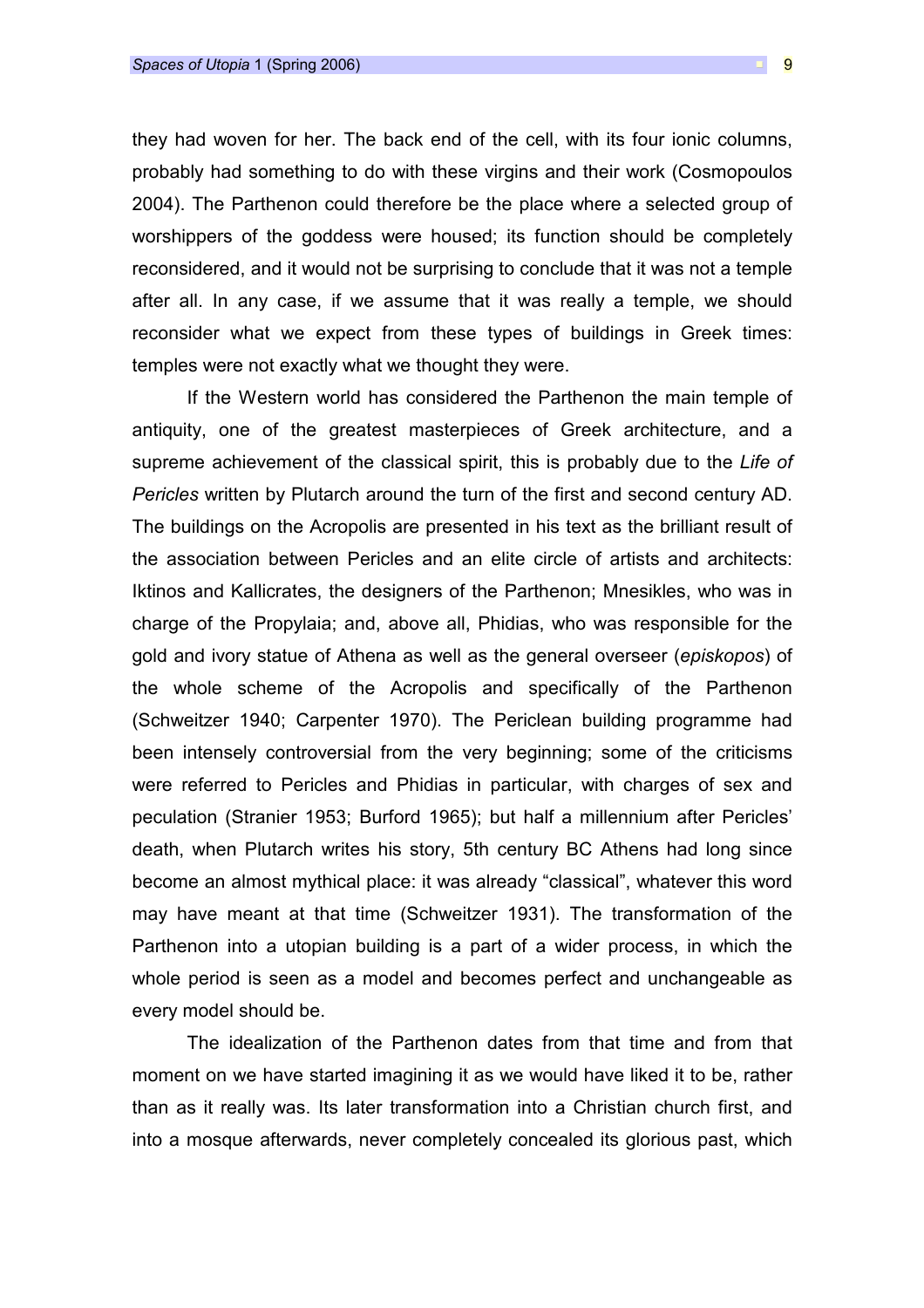continued to extend its shadow for centuries, in spite of its ruins (Tournikiotis 1996).

The Parthenon we see now is a recreation of the early 20th century: the explosion caused by Morosini had left behind only scattered debris. Even after reconstruction, however, the Parthenon is a ou topos, a place that exists in no site at all – or that does not exist any more. A place whose name we do not understand; a place whose true use we can only try to guess; a place we can hardly detect among ruins and fragments; a place very rarely mentioned by contemporary writers. If all this were not enough, we can add the fact that the surroundings of the classical Parthenon have changed so deeply throughout the centuries that the relationship between the other buildings on the Acropolis and the temple itself can hardly be imagined; and – last but not least – we have to take into account the dramatic difference between the black-and-white ruins we are accustomed to and the original, brilliant colours that used to cover almost every part of the building and the sculptures. The present surface of the Elgin marbles, for instance, is the product of more than two millennia of weathering, cleaning and decay, not to mention the washing and scrubbing they were submitted to by Elgin's men. It is now almost impossible to imagine what the marbles looked like in the 5th century BC.

In spite of all this, the Parthenon has remained the ideal temple of classical Greece (Neils 2005). The Parthenon we have in mind when we pronounce its name probably never did exist; but it has become the idea of the perfect Greek temple, and the arena where scholars of all age put themselves to the test to show how the Greek genius worked, and what its achievements were.

The Parthenon, in this sense, is a utopian building, because we cannot find it anywhere, neither in space nor in time, and because it is idealized to perfection, as only utopias can be. At the same time, however, such a utopian building helps us understand what the meaning of the "classical" world was in every single moment of our past and how the ideal of "classical" has changed in the course of Western history.

Many contemporary studies on ancient Greece aim at reducing the mythical "aura" that surrounds the classical past. The "miracle" of Greek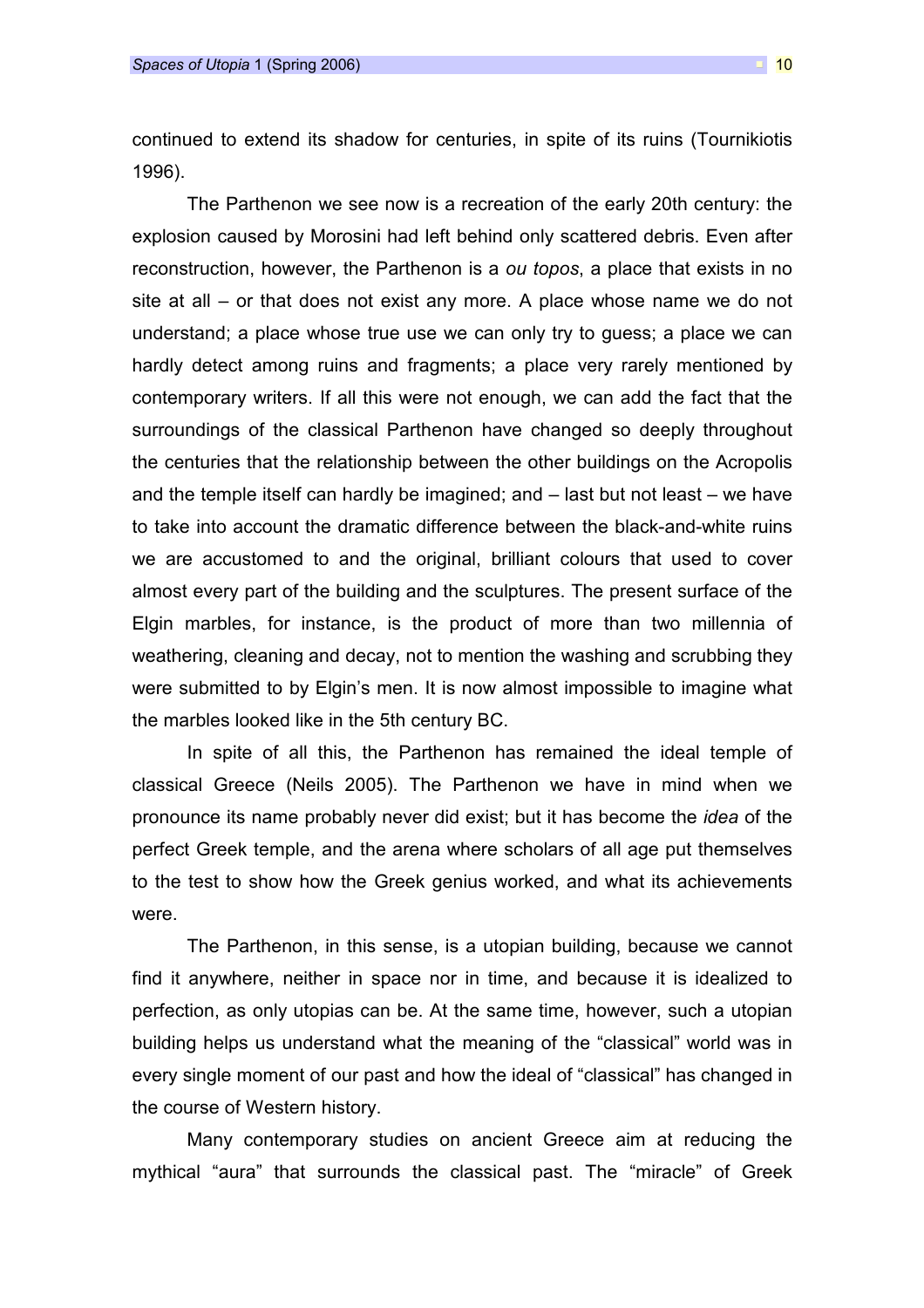philosophy and thought, for instance, has been transformed into a matter of changes and relationships between Greece and the ancient civilizations of the Near East; the origins of Greek literature have been investigated in Mesopotamia and elsewhere in the same area; the first attempts at a Greek sculpture have been related to earlier examples of Egyptian statues, which have more than one detail in common with the kouroi and the korai of archaic Greece; Greece, more than the birth-place of Western thought, seems to be considered a sort of passageway connecting East and West. As far as architecture is concerned, however, temples seem to maintain a genuine Greek origin; hence the constant popularity of the Parthenon.

Today's Parthenon, this incarnation of an archaeological utopia, seems to be the last surviving fragment of the Greek miracle which can still bring back the genuine spirit of classical times. Our illusion, when we try to free it from its superimposed interpretations, is to reach its original spirit and to understand the past better than our ancestors did. But perhaps this is utopia, too, and studies on the Parthenon will always tell us more and more about ourselves, and less and less about its builders, designers, and worshippers. To find a way out of this impasse is a challenge for all archaeologists and art historians of the  $3<sup>rd</sup>$ millennium.